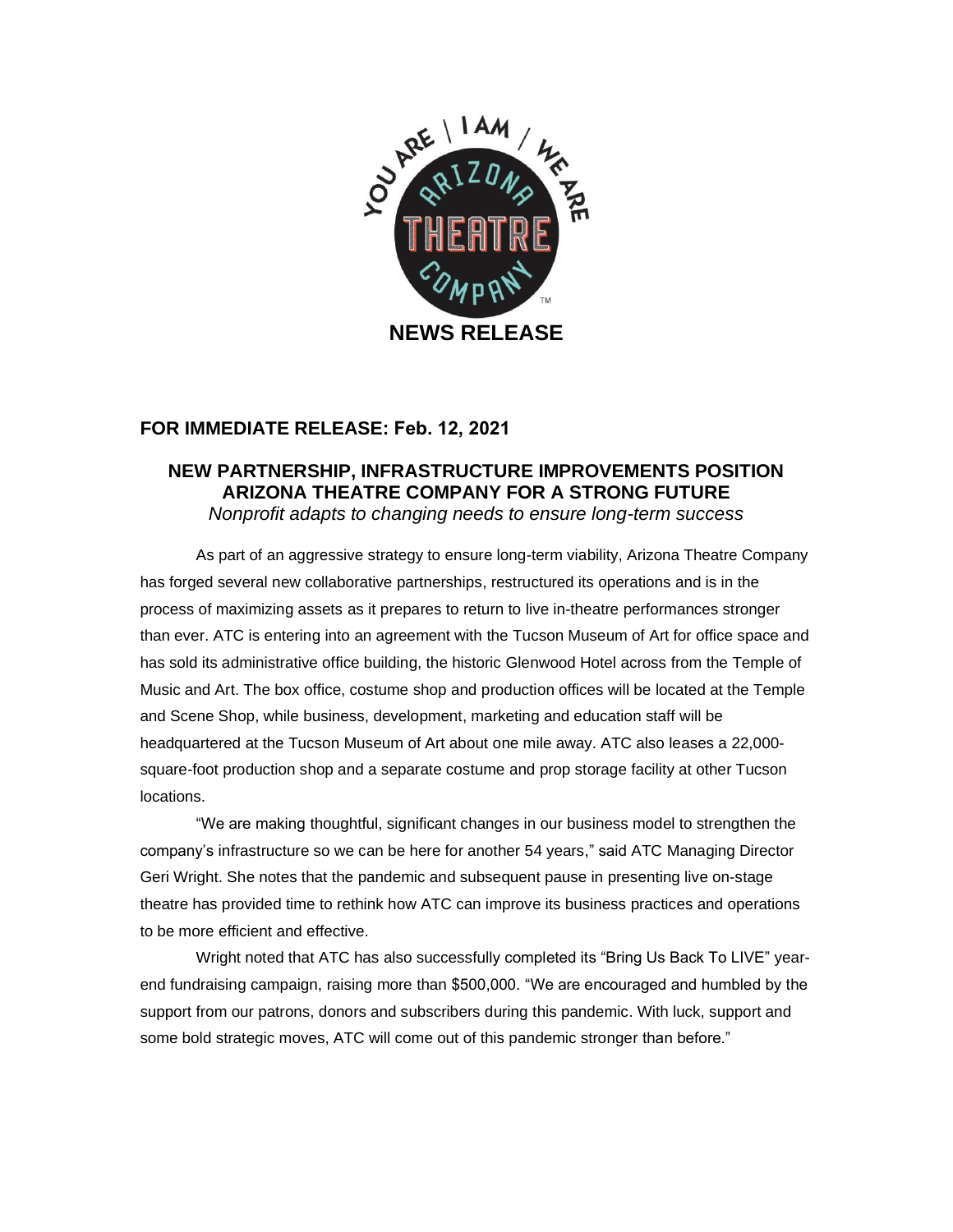The partnership with TMA calls for leasing offices and sharing reception and education spaces as well as the board room. "We're excited about the synergy that we'll have at the Tucson Museum of Art and look forward to using the Temple of Music and Art more effectively."

The 11,000-square-foot Glenwood building on Scott Avenue has housed ATC staff for the past 14 years and was sold for an undisclosed amount to a highly respected Tucson-based development company. Since late March 2020, ATC has reduced staff and, with the majority working remotely, only a handful of staff were utilizing the building.

"Like many organizations and businesses, we've seen that we can work collaboratively whether we are all in the same space or not," Wright says. "We'll be making better, more efficient use of our spaces, and we will realize significant cost savings and more efficient operations with the sale of the building."

On the artistic side, ATC continues to create and develop live-streaming content for its ongoing weekly podcast, *Hang & Focus,* and diverse artistic and educational collaborations with groups and artists including Chicago, the iconic Rock & Roll Hall of Fame band; Emmy Awardwinning actor John Larroquette; Maricopa Community Colleges theatre departments; and renowned playwrights including Lauren Gunderson and Steve Yockey. In March, ATC is collaborating with The Scoundrel & Scamp Theatre and Winding Road Theater Ensemble to produce RomeroFest, a month-long celebration of the diverse, thoughtful and impactful works of ATC Playwright-in-Residence Elaine Romero, with digital performances by theatre companies across the U.S. and in Mexico.

"We are grateful for the support throughout Arizona in support of the state theatre and look forward to getting back to live productions in the fall of 2021", said Artistic Director Sean Daniels.

For more information about Arizona Theatre Company, visit [www.arizonatheatre.org.](http://www.arizonatheatre.org/) **Contact**: Steve Carr, The Kur Carr Group, Inc., (602) 317-3040; scarr51@gmail.com

## **About Arizona Theatre Company:**

Under new leadership and now celebrating its 54th Season, Arizona Theatre Company is the state theatre, with the largest subscriber base of any performing arts organization in Arizona. More than 130,000 people each year attend performances at the historic Temple of Music and Art in Tucson and the elegant Herberger Theater Center in downtown Phoenix.

Each season of high-quality productions reflects the rich variety of world theatre – from classic to contemporary plays, from musicals to new works – and audiences enjoy the rich emotional experience and joy that can only be captured through live theatre. ATC is the preeminent professional theatre in the state of Arizona. Under the direction of Artistic Director Sean Daniels and Managing Director Geri Wright, ATC operates in two cities – unlike any other League of Resident Theaters (LORT) company in the country.